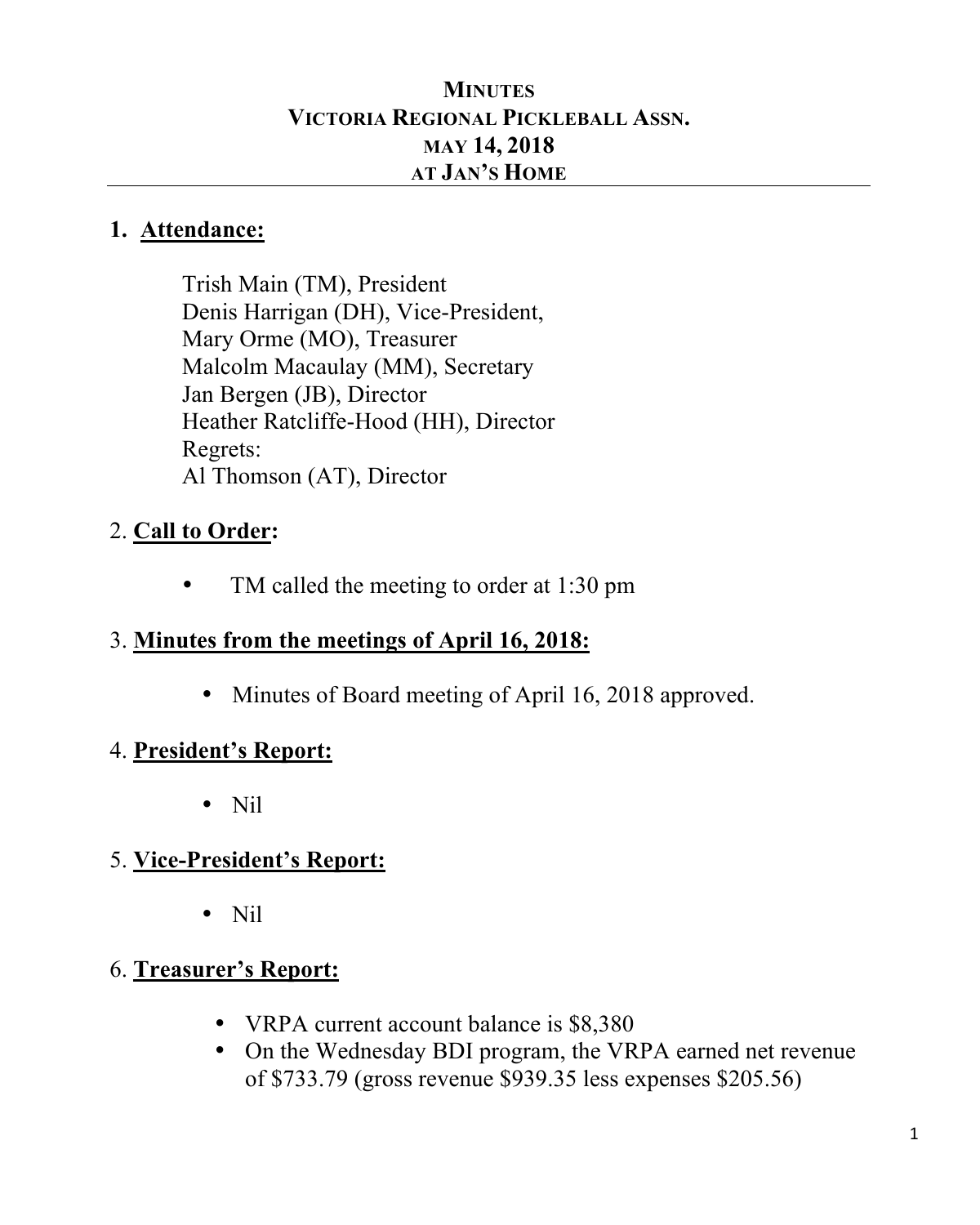### 7. **Directors' Reports:**

## **HH:**

• HH reported that there are currently 164 members in good standing.

## **AT:**

- Clinic McMinn Park 5  $& 6$  May:
- 23 of the 24 registered participants attended and completed the training. Emphasis was applied to the "Scorekeeping" section and everyone was given an opportunity to referee a portion of a game. A lot of information was relied in the 4 hours and all participants did an excellent job. Thanks to Ken Holman for attending and helping out.
- Next Clinic Fuller Lake 26 May Contact Ken Holman for registration information.
- VRPA Island Classic Tournament
- Creating a Sign-up Genius to solicit referees for the tournament. It will ask VRPA members to volunteer to referee for 3-hour slots.

### 8. **Old Business:**

#### **VRPA Island Classic Tournament:**

- TM reported:
- 146 registrants, fully paid 92%, remainder contacted, now projecting revenue, net of PayPal charges, \$6,726
- Plus \$1,500 from Title Sponsor
- Projecting about \$3,260 profit
- Mock up done for Mixed game schedule
- Agreed to Honorariums for Marco and Bob \$100 each
- Registration closes Friday at Midnight
- Events: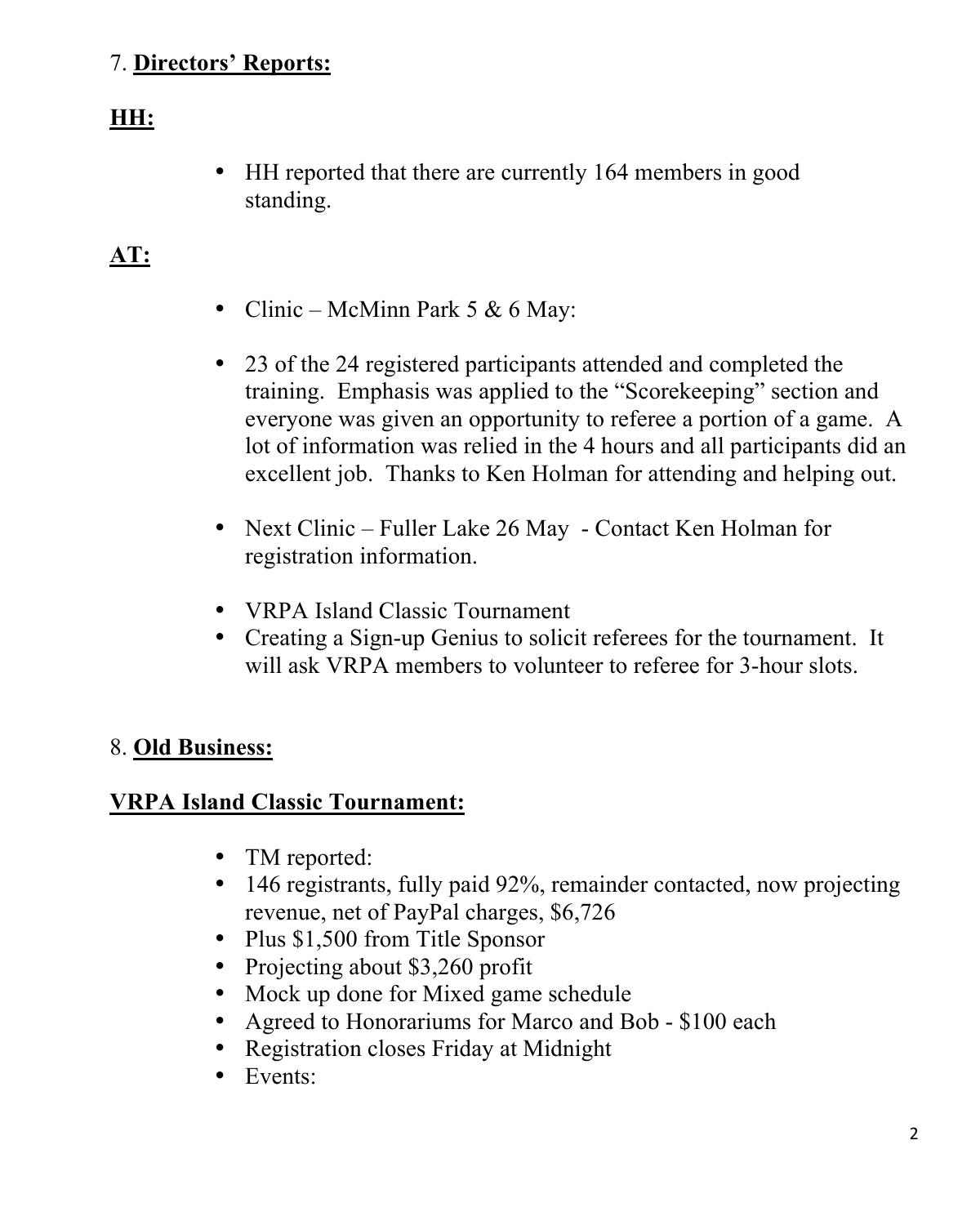- Mens' doubles 3.0 filled;  $3.5 8$  teams plus a single player;  $4.0 8$ teams;  $4.5 - 5$  teams;  $5.0 - 4$  teams;
- Mixed doubles  $3.0 7$  teams;  $3.5 18$  teams (limit 15);  $4.0 15$ teams;  $4.5 - 5$  teams;  $5.0 - 5$  teams;
- Womens' doubles  $3.0 5$  teams;  $3.5 11$  teams;  $4.0 6$  teams 9 (limit) 5);  $4.5 - 4$  teams;  $5.0 - 2$  teams;
- Mens' singles 18;
- Womens' singles 6.
- Tournament committee reports: more volunteers needed for food service
- Seeding is critical, need the top four seeded in each event, followed by random seeding for every one else
- Board members are to review players listed on pickleballtournament.com and list top 4 for each event if possible
- Board members are to send results to TM by Friday
- MM to follow up on Manta re wristbands and sponsorship

## **Topaz Courts:**

- TM discussed the proposed single enclosure for tennis and PB courts with fencing in between with planner
- The conversation led TM to emphasize the need for the VRPA to get involved with all municipalities to ensure proper court construction
- The PB Construction book is now available online for purchase and download. The projected cost is \$38.26 each if ordered for Victoria, Saanich, Bear Mountain and Oak Bay. The Board decided to order and circulate the book to each of the above named

### 9. **New Business:**

• Nil

## 10. **Next Meeting:**

• Monday, July 16, 2018, 1:30 pm at Jan's house.